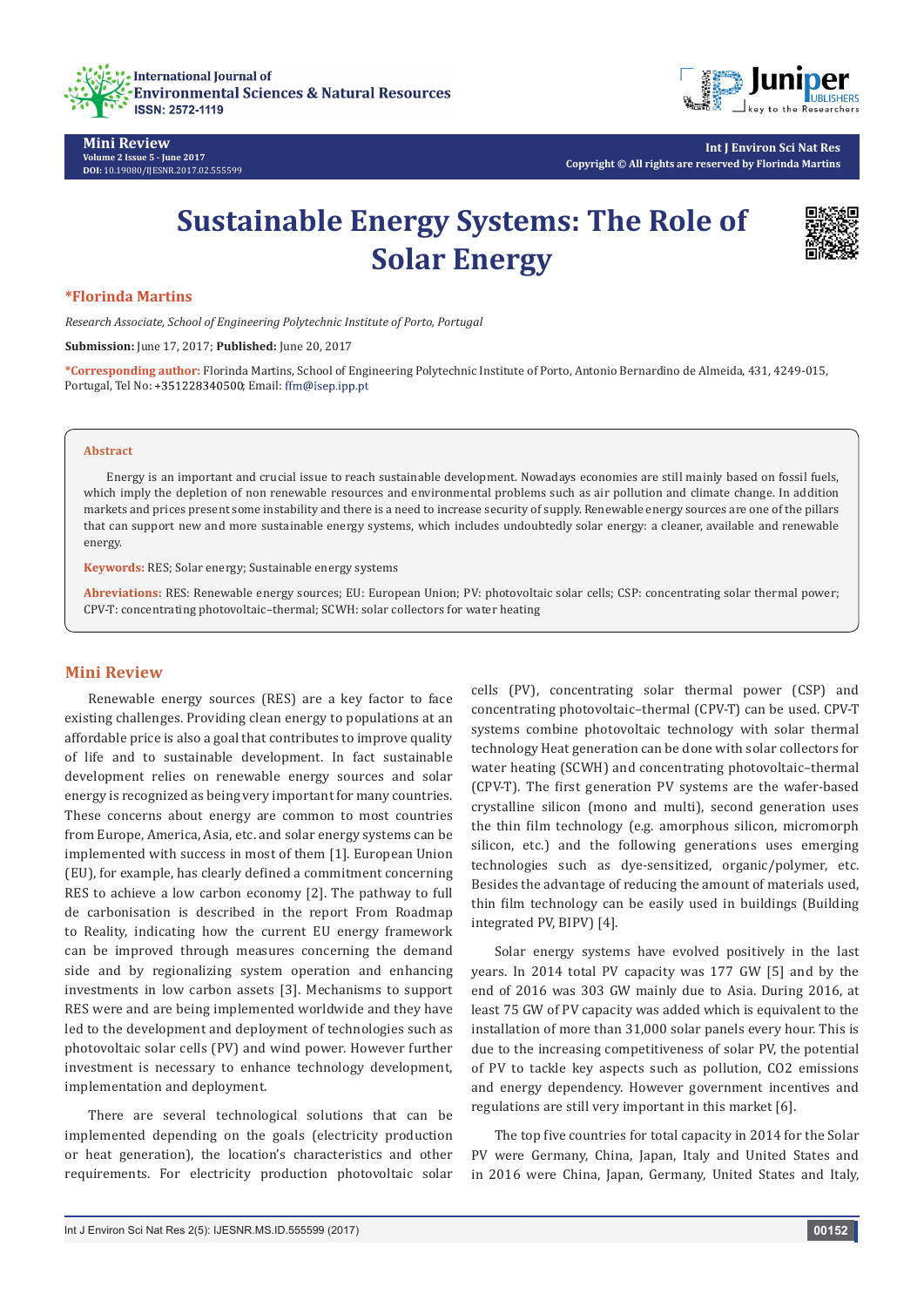which shows that China and Japan are now occupying the first two places and that Asia is a major player in this sector [5,6]. However considering PV capacity per inhabitant Germany sill remains at the fist position followed by Japan, Italy, Belgium and Australia/Greece. In Europe, Germany and Italy form a cluster where the share of electricity from PV systems is higher than 20% and energy production from PV systems is higher than 20 TWh in 2014 [7]. The European Union (EU) was the first region to pass the 100 GW in 2016 but was rapidly surpassed by Asia. Solar thermal energy is also used worldwide to provide hot water, to heat and cool spaces, etc. In 2016 it increased 37 GWth, reaching 472 GWth (glazed and unglazed collectors) by the end of the year. China also occupies the first position in this kind of systems followed by United States, Turkey, Germany and Brasil. Spain is still the leader in existing CSP capacity with 2.3 GW (2016) followed by the United States. These two countries account for 80% of total capacity of this kind of solar energy systems. In this case the increase due to new installations was very small [6].

Another emerging problem in the solar energy sector is the amount of wastes related to solar panels. Soon there will be a large amount of this kind of wastes, since lifespan of photovoltaic panels is 20-30 years. The panels have resources that are not abundant and for that reason their recovery is very important. EU has already fix rules about the end of life of photovoltaic panels, which are consider electric and electronic waste (WEEE) [8]. Since the beginning of 2014, photovoltaic panels' recycling is mandatory. End-of-life disposal is very important because it can assure that solar energy remains a cleaner technology, from cradle to grave. However future sustainable energy systems will not rely only in solar energy, they will be complemented by the energy produced by using other RES such as wind, hydro, geothermal, ocean and wave and biomass energy depending on location characteristics. Biofuels will also play an important role because the transport sector, for example, has a significant weight in the energy consumption of developed and developing countries. The future countries' energy mix will be hopefully based on the natural, available and renewable resources of each region taking advantage of its own characteristics, assuring energy supply, affordable prices and reducing environmental impacts. Some technical problems and energy management issues can be overcome by energy storage (batteries, power to gas, etc.), self-consumption and other demand side measures, etc.

This shift to renewable energy systems will not be easy to implement because besides the technical problems that should be solved by, for example, technology innovation and development, there will be resistance by conventional utilities that will either struggle for participating or maintaining their position in the market. Solar energy has a great potential for solving today's and future energy problems. PV has become cost competitive and there is an increasing awareness about its use to overcome crucial problems such increasing energy demand, pollution problems, climate change issues, etc. In some regions (Europe) the market is already changing and important measures such as the use of solar PV for self-consumption in residential, commercial and industrial sectors are being implemented. For achieving 100% renewable energy systems it seems inevitable to consider solar energy (electricity production and/or heat generation) as a very important contribution to the energy portfolio. This is even true for countries where the locations' characteristics seem to be not so adequate. Germany in Europe is a proof of this fact, where energy production from PV systems is higher than 20 TWh, with irradiations values that are not the highest in EU. Energy policies are being launch for achieving low carbon economies, through pathways that seem to be sunnier and more sustainable.

#### **References**

- 1. Martins F, Felgueiras, C Smitkova M (2015) Renewable Energy Support Mechanisms- Present Status, Lisbon Conference Proceedings, pp. 101- 104.
- 2. [European Climate Foundation \(2010\) Roadmap 2050, A practical](http://elpc.org/wp-content/uploads/2010/04/European-Climate-Foundation_Roadmap-2050.pdf)  [guide to a prosperous, low-carbon Europe. Team Analysis, p. 20.](http://elpc.org/wp-content/uploads/2010/04/European-Climate-Foundation_Roadmap-2050.pdf)
- 3. [Client Earth \(2013\) ECF, E3G, RAP, From Roadmap to Reality. Europe,](http://www.roadmap2050.eu/attachments/files/Fromroadmapstoreality(web).pdf)  [p. 36.](http://www.roadmap2050.eu/attachments/files/Fromroadmapstoreality(web).pdf)
- 4. [IRENA \(2012\) Renewable energy technologies: cost analysis series 1:](https://www.irena.org/DocumentDownloads/Publications/RE_Technologies_Cost_Analysis-SOLAR_PV.pdf)  [4\(5\).](https://www.irena.org/DocumentDownloads/Publications/RE_Technologies_Cost_Analysis-SOLAR_PV.pdf)
- 5. [REN21 \(2015\) Renewables Global Status Report, World Renewable](http://www.martinot.info/Martinot_WREA2007.pdf)  [Energy Assembly, Bonn, Germany, p. 16.](http://www.martinot.info/Martinot_WREA2007.pdf)
- 6. [REN21 \(2017\) Renewables Global Status Report.](http://www.ren21.net/gsr-2017/)
- 7. [Florinda Martins \(2017\) PV sector in the European Union countries](https://ideas.repec.org/a/eee/rensus/v74y2017icp173-177.html)  [- Clusters and efficiency, Renewable and Sustainable Ener, Ideas pii/](https://ideas.repec.org/a/eee/rensus/v74y2017icp173-177.html) [S1364032117302319.](https://ideas.repec.org/a/eee/rensus/v74y2017icp173-177.html)
- 8. [Andrew Macnab, Jim Christenson, Judy Findlay, PEng, Bruce Horwood,](http://www.pyng.com/wp/wp-content/uploads/IO-Macnab%20Study.pdf)  [et al. \(2000\) A New System For Sternal Intraosseous Infusion In Adults.](http://www.pyng.com/wp/wp-content/uploads/IO-Macnab%20Study.pdf)  [Gy reviews 74: 173-177.](http://www.pyng.com/wp/wp-content/uploads/IO-Macnab%20Study.pdf)